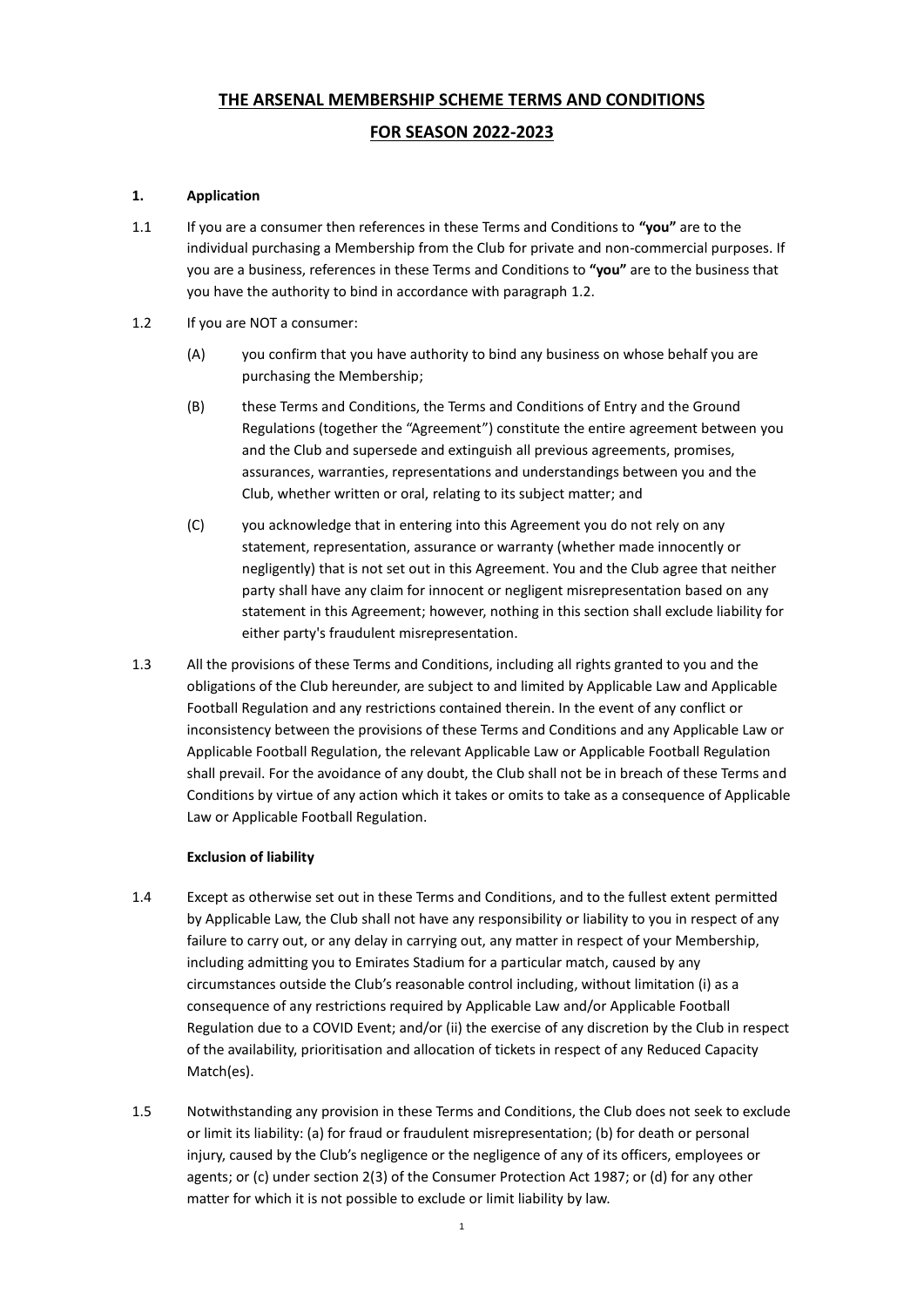#### **Commitment Regarding Abusive and Discriminatory Conduct**

- 1.6 Without limitation, these Terms and Conditions incorporate the Premier League's Commitment Regarding Abusive and Discriminatory Conduct (the **"Commitment"**), which can be accessed via the Website at https://www.arsenal.com/ticket-membership-terms or via the Premier League's website at https://www.premierleague.com/publications or can be provided upon written request to the Club.
- 1.7 The Club will not tolerate racial, homophobic, sexist or other discriminatory abuse in any form, whether at Emirates Stadium, elsewhere or online. The Club wants the atmosphere at Emirates Stadium to be welcoming to all who attend its games. Any Member who is caught abusing a player, official or any other individual whether at Emirates Stadium, elsewhere or online will face arrest and prosecution by the police and a lengthy ban from the Club. In addition, their Membership will be immediately withdrawn and no refund will be given. If your Membership is withdrawn or cancelled following a determination that you engaged in prohibited activity under the Commitment, the Club also reserves its right to notify the Premier League and other football clubs in the Premier League competition to ensure that the applicable sanction is enforced by such clubs.

## **2. Automatic Renewal**

- 2.1 Your Membership will be renewed automatically at the end of each season for the following season unless you cancel the renewal of your Membership in accordance with these terms and conditions.
- 2.2 The Club will email you in advance of each new season to let you know: (i) when your Membership is due for renewal for the following season; (ii) the price at which your Membership will be renewed for the following season; (iii) when payment will be taken from you for the renewal; and (iv) the deadline for notifying the Club whether you want to cancel the renewal of your Membership. It is your responsibility to ensure that the email address registered to your Membership account is accurate and always kept up to date.
- 2.3 The price charged for the renewal of your Membership each season will be the price of the relevant Membership at the time of each renewal, which might be different to the price you paid for your Membership for the previous Season.
- 2.4 You may cancel the renewal of your Membership at any time prior to the deadline notified to you by the Club by: (i) logging into your Membership account and following the instructions given by the Club to cancel your Membership; or (ii) telephoning the Club's Membership Team on 0344 277 3625 (lines open Monday to Friday 09.30am to 5pm UK time).
- 2.5 If you cancel the renewal of your Membership prior to the deadline notified to you by the Club: (i) your Membership will not be renewed for the following season; (ii) you will not be charged the Membership fee for the following season; and (iii) you will cease to be a Member at the end of the then current season.
- 2.6 If you do not cancel the renewal of your Membership prior to the deadline notified to you by the Club, your Membership will be renewed for the following season and the Club will charge you the renewal price for your Membership using the direct debit details you provided to us or the payment card registered to your Membership account. It is your responsibility to ensure that the direct debit or payment card details registered to your Membership account are accurate and always kept up to date. If you fail to provide a valid payment method for the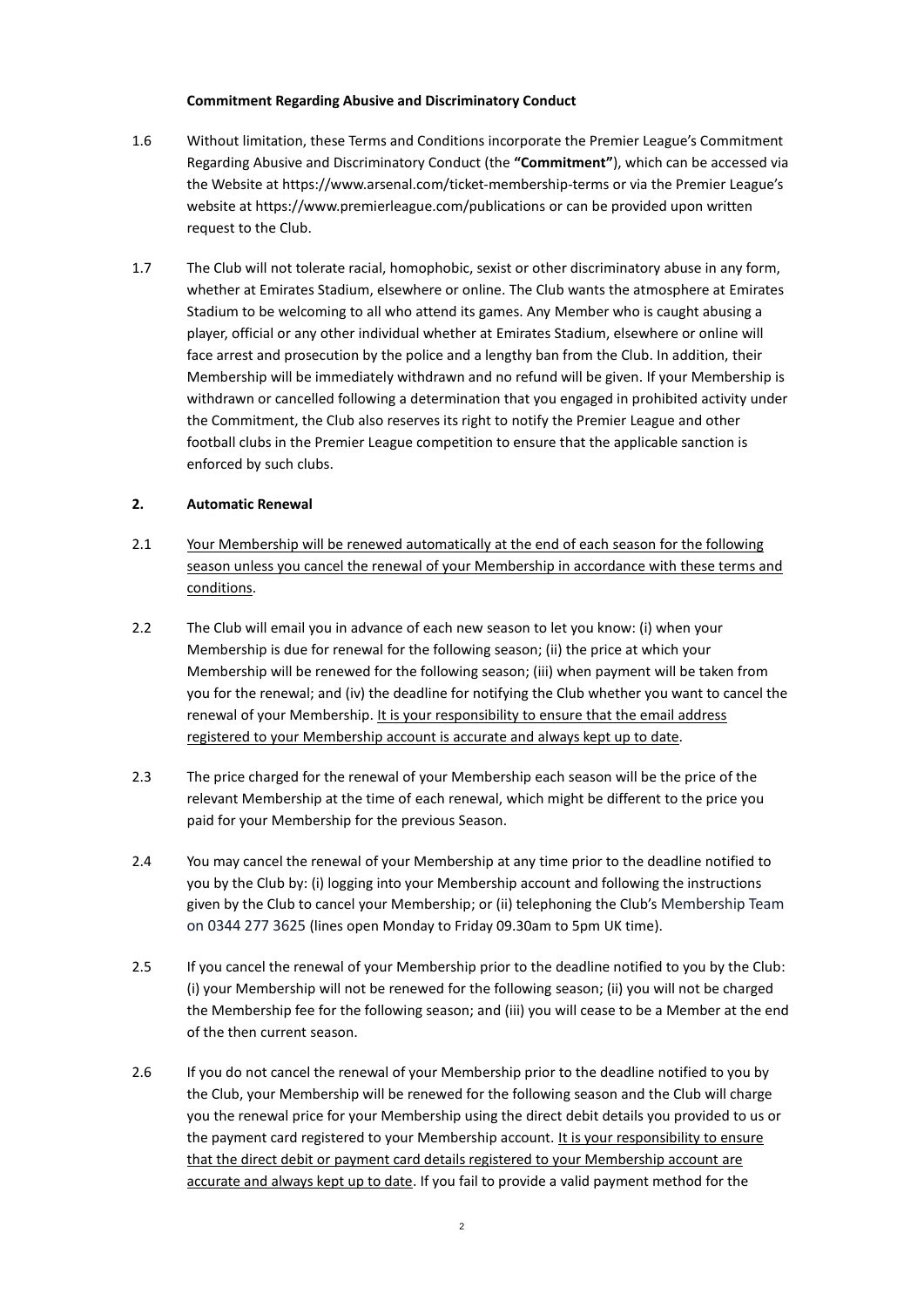renewal of your Membership, your Membership will not be renewed and will be deemed to be cancelled.

- 2.7 You have the right to cancel the renewal of your Membership within 14 days of payment being taken by the Club for each subsequent renewal of your Membership, provided that you have not used your Membership to purchase any tickets within that 14-day period.
- 2.8 In order to exercise your cancellation right under paragraph 2.7 above, you must inform us of your decision to cancel prior to the expiry of the relevant 14-day period by telephoning the Club's Membership Team on 0344 277 3625 (lines open Monday to Friday 09.30am to 5pm UK time).
- 2.9 If you submit a valid cancellation request under paragraph 2.7 above, we will cancel your Membership with immediate effect and we will reimburse you the cost of Membership on renewal within 14 days after the day on which we are informed about your decision to cancel, using the same method of payment as you used to make the renewal.

## **3. Conditions of Issue Governing Membership**

- 3.1 You shall (subject to the provisions regarding Gold and Platinum Members set out in paragraph 3.3 below) pay the relevant Membership Fee to the Club (or as otherwise directed by the Club) on an annual basis. If you fail to pay the Membership Fee when due, the Club (or such other entity as the Club shall direct) shall be entitled to charge you an administration charge and any bank charges incurred by the Club. The Membership Fee in respect of Gold and Platinum Membership is included in the price of Gold and Platinum Members' season ticket(s) for that season.
- 3.2 On commencement of your Membership in accordance with paragraph 3.3 below, the Club will activate and/or dispatch the membership card (whether in physical or digital format, as the case may be) (the **"Membership Card"**) to you by the first day of the relevant football season (or 28 days after the Club receives payment, whichever is later). Alternatively, you may be required to physically collect the Membership Card from the Club's box office with photographic evidence of your identity.
- 3.3 Your Membership shall commence on the date of receipt of the appropriate Membership Fee (which, in the case of Gold and/or Platinum Members, shall be the date of receipt of the appropriate payment for their Arsenal season ticket). Your Membership is valid for the 2022- 2023 season (unless expressed to terminate earlier or unless terminated earlier in accordance with these Terms and Conditions), after which it will renew automatically in accordance with paragraph 2 unless you cancel the renewal of your Membership in accordance with these Terms and Conditions.

## **4. Use of Membership Card**

- 4.1 In order to obtain any Emirates Stadium-based membership benefits, you must present a valid Membership Card for inspection by the Club. In particular, the Membership Card must be brought to all of the Club's home matches and other events (where instructed by the Club) at Emirates Stadium to which you gain entry using the Membership Card and you must make the Membership Card available for inspection on demand by any steward, security officer or other member of Arsenal staff.
- 4.2 The Membership Card is personal to you and is not transferable and shall not be transferred, save as permitted by the terms of the relevant Terms and Conditions of Entry. All Membership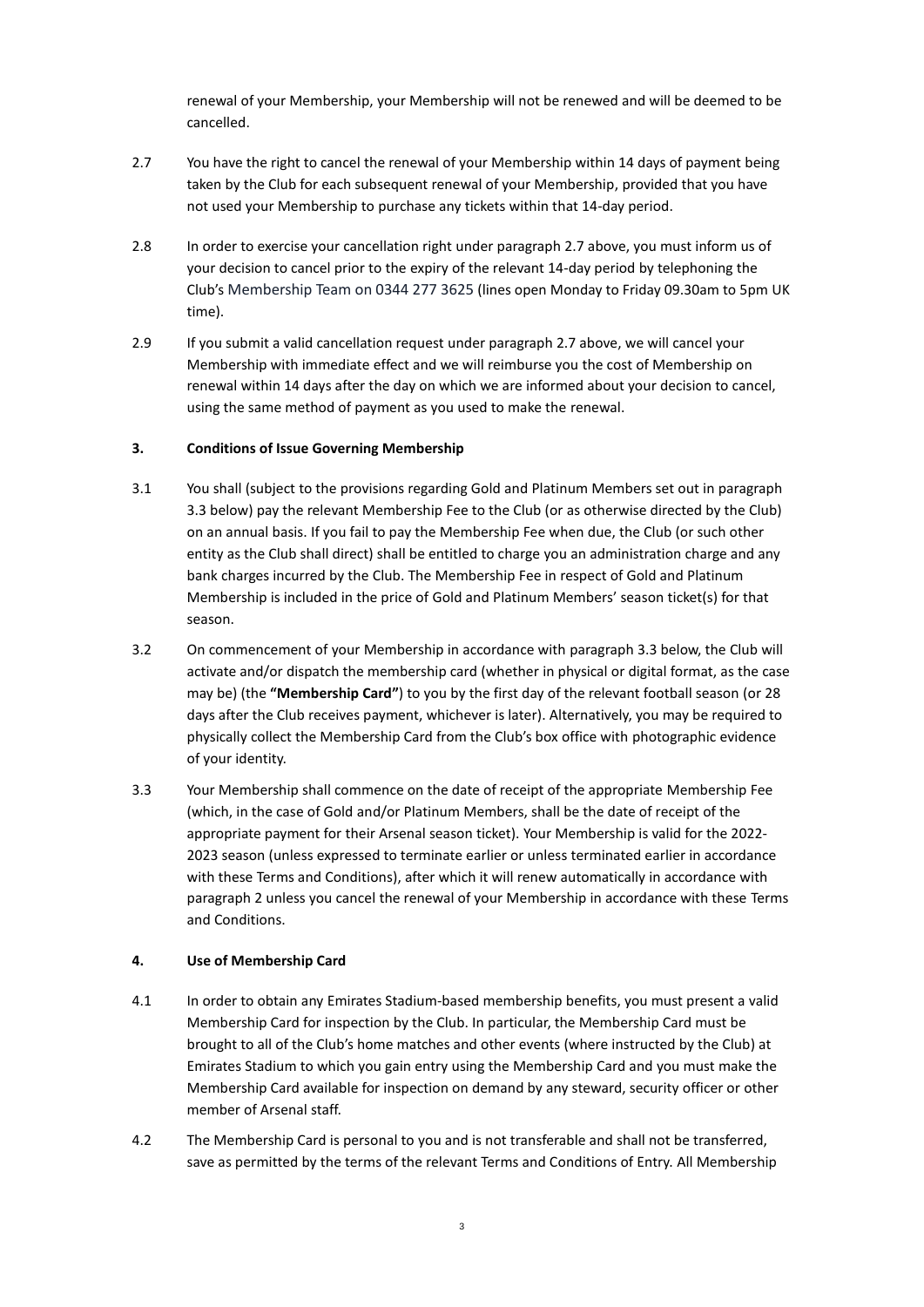Cards and match day tickets shall remain the property of the Club. You shall return the Membership Card to the Club when asked to do so by the Club.

- 4.3 Any ticket purchased using the Membership Card will be recorded electronically; any paper tickets issued shall have your membership number printed on it.
- 4.4 The minimum unaccompanied age for entry to:
	- (A) the Diamond Club, Box Level, the Avenell Club and the WM Club is 18 years of age; and
	- (B) all other areas of Emirates Stadium are 14 years of age.

All persons under the relevant minimum age will be required to attend the relevant area of Emirates Stadium with, and sit in the Stadium bowl adjacent to, an adult (aged 18 or over). If a booking is completed without a Member that is aged 18 or over included in the booking and/or which results in a person under the relevant minimum age sitting in the Stadium bowl otherwise than adjacent to the accompanying adult, the Club reserves the right to cancel any such booking(s). Any refunds will be payable in accordance with these Terms and Conditions and the relevant Terms and Conditions of Entry.

- 4.5 For safety reasons, any persons attending Emirates Stadium on a match day aged three and under are not permitted to sit in (i) Rows 1 to 20 (inclusive) of the Lower Tier or (ii) the first row of Club Level, Box Level or the Upper Tier.
- 4.6 The Club may suspend or cancel the Membership Card (and all associated benefits) in the event of any misuse of the Membership Card by you or any recipient of the Membership Card, including but not limited to where you transfer, or where the Club considers in its reasonable opinion that you have attempted or taken preparatory steps to transfer, any rights to use the Membership Card, or any match day ticket purchased using the Membership Card, to any other person, in each case save as permitted pursuant to paragraph 4.2 of these Terms and Conditions.
- 4.7 You agree to conduct yourself in a manner befitting a representative of the Club and will not do anything or procure that anything be done which might bring the name or reputation of the Club into disrepute. You must ensure that any match day tickets you purchase are used responsibly and in accordance with these Terms and Conditions (including, without limitation, the Commitment) and you shall procure that any third party who uses a match day ticket purchased using your Membership Card shall act in accordance with the relevant Terms and Conditions of Entry (including, without limitation, the Commitment).
- 4.8 Any Member, acting alone or with others, whose conduct, or incitement of others, results in disciplinary action being taken against the Club by FIFA, UEFA, the Football Association or the Premier League shall be both individually and collectively responsible and liable to the Club for any loss the Club thereby suffers. You shall also be both individually and collectively responsible and liable to the Club for any loss the Club suffers as a result of the behaviour of a third party gaining access to a match using your Membership Card.
- 4.9 The unauthorised sale or disposal of a ticket may amount to a criminal offence, including under section 166 of the Criminal Justice and Public Order Act 1994, as amended by the Violent Crime Reduction Act 2006, and such sale or disposal is also illegal under the terms of section 2 of the Fraud Act 2006. The Club may inform the police when it becomes aware that ticket(s) have been sold or disposed of illegally and will press for charges to be brought against those breaking the law. We may also notify the Premier League, other football clubs, event holders, any Football Authority and/or the relevant law enforcement authorities about ticket touting activities relating to you. Similarly, the Club may receive information from the police, the Premier League and other football clubs relating to ticket touting activities elsewhere in the UK. The information that may be collected and shared by the Club and the above third parties could include personal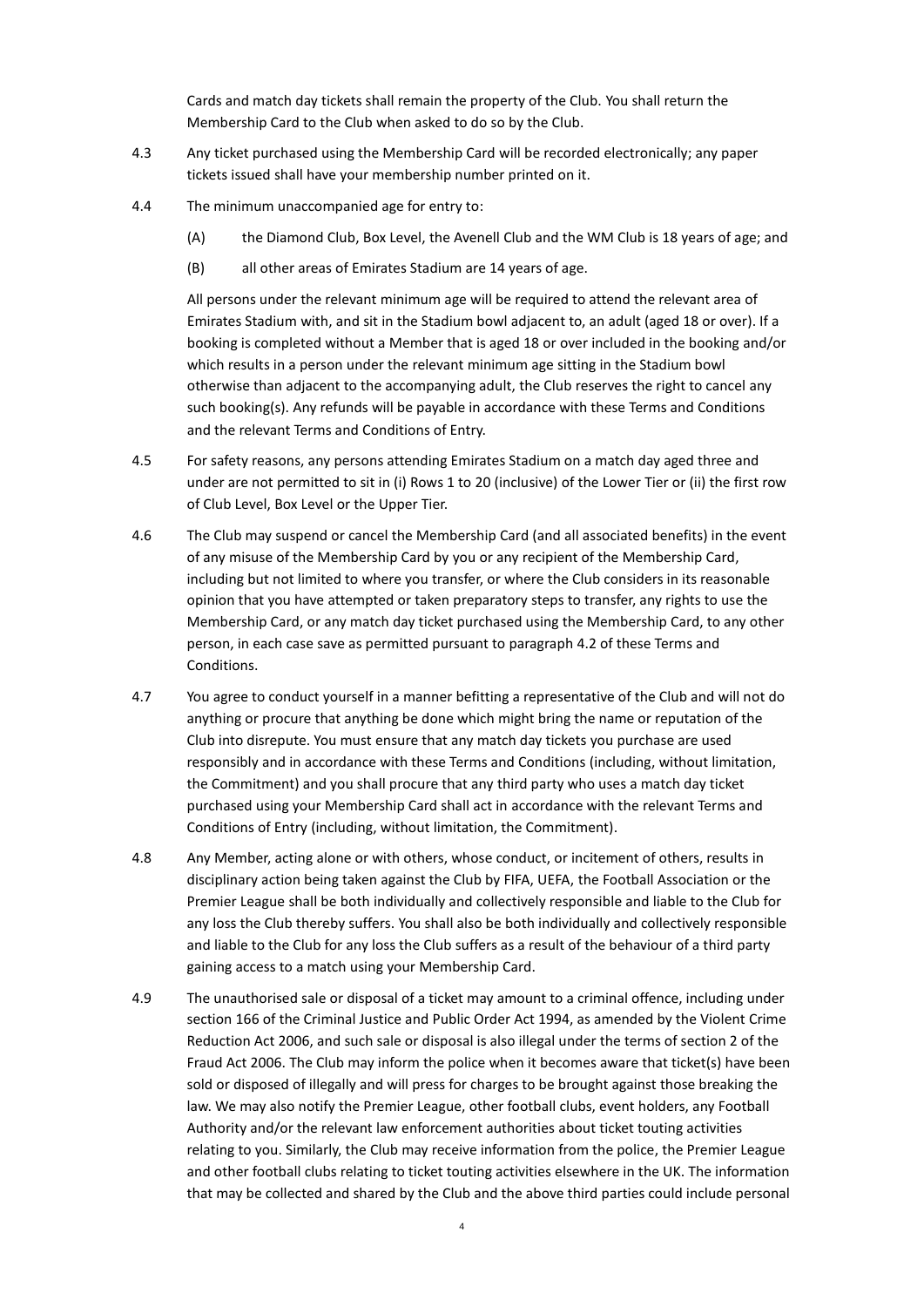data such as your name, contact details, image, data relating to criminal offences and your past ticket activity and purchases (including payment details). The Club processes this information where necessary to identify and prevent ticket touting activities, which is in our legitimate interests and the interests of other football clubs. The processing may also be necessary in order to prevent or detect unlawful acts. For more information about how we handle personal data and your rights you can refer to our Privacy Policy or contact our Data Protection Officer at dpo@arsenal.co.uk.

- 4.10 By entering Emirates Stadium, you (for yourself and on behalf of any guest of yours) acknowledge that photographic images and/or audio, visual and/or audio-visual recordings and/or feeds (and/or stills taken therefrom) may be taken of you/any guest of yours and may also be used, by way of example and without limitation, in televised coverage of the game or by the Club, any other Club Group Company and/or any Football Authority or others (including commercial partners and accredited media organisations), in perpetuity, by way of any present or future media, for marketing, editorial, training or promotional purposes or any other purpose deemed reasonable by the Club. All persons further acknowledge that photographic images and/or audio, visual and/or audio-visual recordings and/or feeds (and/or stills taken therefrom) may be used (by the Club or by a third party, such as a law enforcement body) to identify them as an individual, where permitted by data protection laws, for the purposes of preventing or detecting crime, or any breach of the Terms and Conditions of Entry (including, without limitation, the Commitment). For more information about how we handle personal data and your rights you can refer to our Privacy Policy or contact our Data Protection Officer at dpo@arsenal.co.uk.
- 4.11 All persons attending matches at Emirates Stadium acknowledge that the matches are public events. The appearance and actions of the persons attending inside and in the perimeter of Emirates Stadium are public in nature and all persons attending agree that they shall have no expectation of privacy with regard to their actions or conduct at Emirates Stadium.
- 4.12 Further to paragraph 4.10 above, if you (or any guest of yours) are under 18 years of age, the parent, guardian or responsible adult who is accompanying you/them into Emirates Stadium shall be deemed to have provided consent on your/their behalf.
- 4.13 If you (or any guest of yours) are under 16 years of age, your/their parent(s) and/or guardian(s) are also responsible for your/their actions, conduct and compliance with these Terms and Conditions (including, without limitation, the Commitment).

#### **5. Lost or Stolen Membership Cards**

The Club is not responsible for any Membership Card which is lost, stolen, defaced, damaged or destroyed. If the Membership Card is lost, stolen, defaced, damaged or destroyed, a duplicate Membership Card may be issued to you, at the Club's discretion, upon payment by you of a nonrefundable administration fee of £10.00 at the Club's match day ticket office or as otherwise directed by the Club from time to time. The Club reserves the right to withdraw this duplicate Membership Card facility without notice. Please note that it is your responsibility to contact the Club and/or visit the Club's match day ticket office on a match day if you do not have access to your Membership Card and/or the relevant match ticket(s) for that match.

#### **6. Benefits of Membership**

6.1 Subject to these Terms and Conditions, all Members shall be entitled to receive the relevant benefits applicable to their Membership as published on the Website.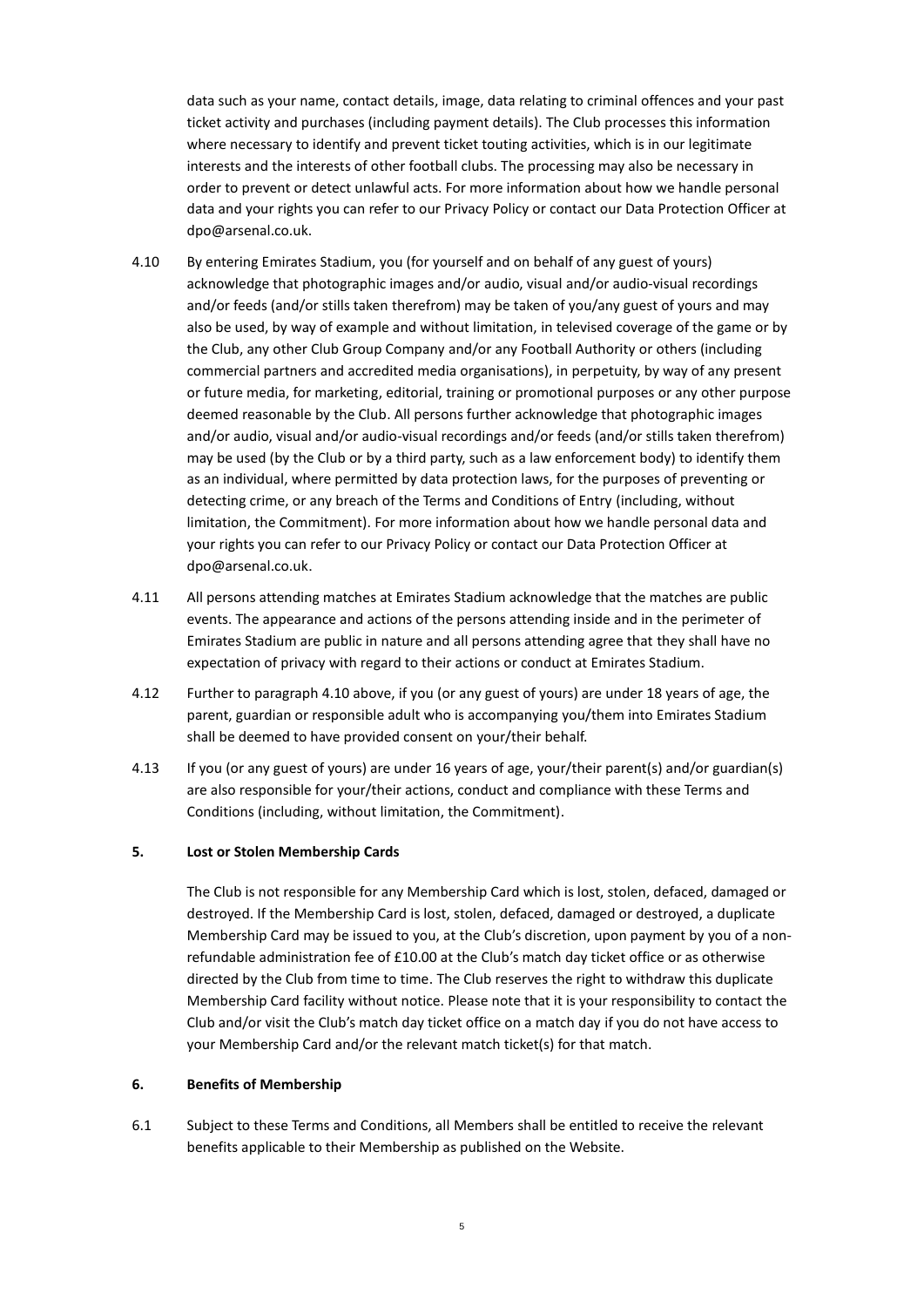- 6.2 All Members, except Junior Gunners, shall be eligible to participate in the 'My Arsenal Rewards' loyalty programme during the 2022-2023 season, subject to the applicable My Arsenal Rewards terms and conditions.
- 6.3 Junior Gunners who have elected a "Full" variant of a Membership shall receive a membership pack in the post. Junior Gunners who have selected a "Lite" variant of a Membership shall be entitled to the relevant benefits listed on the Website from time to time however they shall not be automatically entitled to receive a membership pack.
- 6.4 For all matches during the 2022-2023 season where the Club is permitted by Applicable Law and/or Applicable Football Regulation to stage matches at Emirates Stadium with no restrictions on spectator capacity:
	- (A) the benefits afforded to Silver Members shall include the opportunity, subject to availability (determined in the Club's sole discretion), to purchase tickets for all of the Club's first team home matches at Emirates Stadium;
	- (B) the benefits afforded to Red Members shall include the following: a minimum of 3,500 tickets will be available to purchase for each home Premier League fixture following the initial ticket purchase window for Silver Members. For all other first team matches (FA and League Cup and UEFA Competitions, if applicable), Red Members will have the opportunity to purchase tickets after sales of the relevant ticket allocation to Silver Members (such allocation to be determined in the Club's sole discretion), subject to availability; and
	- (C) the benefits afforded: to (i) adult members eligible to purchase "Young Adult" discounted tickets; and (ii) Cannon Members shall include the following: a maximum of 1,000 tickets, in aggregate, will be available to purchase discounted tickets in the upper and lower tiers for each of the Club's first team home matches at Emirates Stadium. Once this allocation has sold out, adult members eligible to purchase Young Adult discounted tickets and Cannon Members shall not be able to purchase tickets for the relevant Match at a concessionary rate and shall only be able to purchase tickets at full price, subject to availability.
- 6.5 If the Club is required by Applicable Law and/or Applicable Football Regulation, or decides as a result of a COVID Event, to hold any Behind Closed Doors Match(es) during the 2022-2023 season, no Member shall be entitled to purchase tickets for, or to attend, any such Behind Closed Doors Match(es).
- 6.6 If the Club is required by Applicable Law and/or Applicable Football Regulation, or decides as a result of a COVID Event, to hold any Reduced Capacity Match(es) during the 2022-2023 season, the number of tickets made available to Silver and Red Members (if any) will be determined by the Club at its absolute discretion.
- 6.7 You shall have the opportunity, where invited by the Club to do so, to purchase tickets for the Club's first team away matches during the 2022-2023 season (i.e., matches played at a stadium or ground other than Emirates Stadium for which the Club's first team is deemed the away team), subject to availability (determined in the Club's sole discretion), capacity restrictions, Applicable Law and/or Applicable Football Regulation.
- 6.8 You shall not be able to purchase more than one ticket using the Membership Card for any match during the 2022-2023 season, save as expressly permitted by the Club from time to time.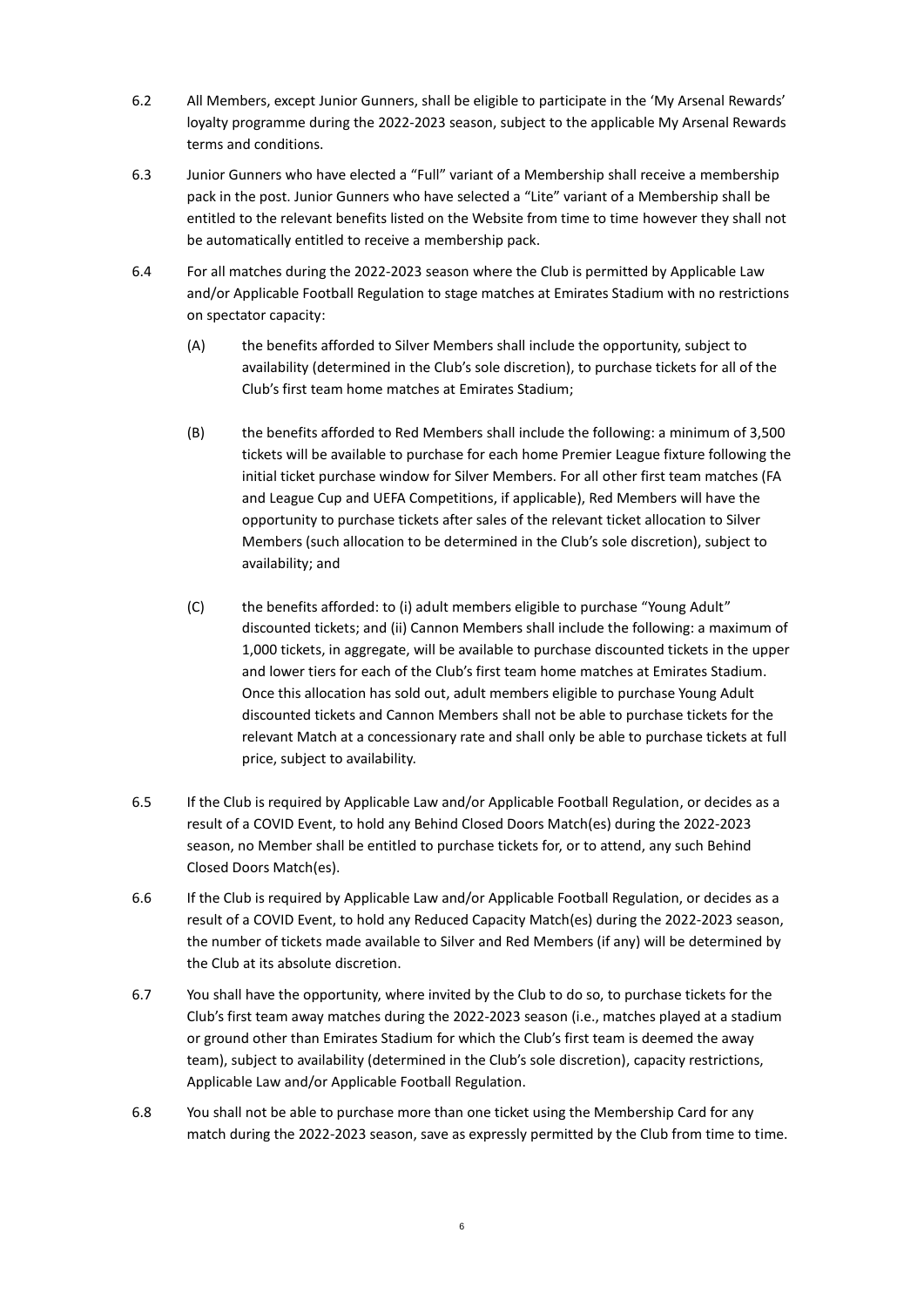- 6.9 Nothing in these Terms and Conditions shall constitute or imply that you have any guarantee of entitlement to any ticket, seat or access to any area of Emirates Stadium (or any other ground or stadium) for any match or matches.
- 6.10 The Club will notify you from time to time, by way of notice in the match day programme or on the Website, of the availability of any home match day tickets for purchase by the relevant category of Member and also the manner or system which must be followed by you in order to purchase any such tickets. The Club may impose any limitations or restrictions on the means of purchase of any such tickets as it may, in its discretion, determine, whether for any particular match or matches or otherwise.
- 6.11 Without limitation, the Club reserves the right to vary the benefits provided to you and the priority, manner or system by which match tickets are allocated and/or sold. The Club will use reasonable endeavours to provide reasonable notice to you in the match day programme or through the Website or by email relating to changes to the priority, manner or system by which match tickets are allocated and/or sold.
- 6.12 Save as otherwise expressly provided in these Terms and Conditions, if any of the items or other benefits listed on the Website are unavailable, the Club reserves the right at its sole discretion to substitute such items with similar items of equivalent value as the Club may from time to time decide in its sole discretion.
- 6.13 If you have selected a "Lite" Junior Gunners Membership in respect of any season, you will not be able to upgrade to a "Full" Junior Gunners Membership in respect of that season.
- 6.14 Any tickets purchased, or used in relation to, any Membership, shall be used subject to the Terms and Conditions of Entry relevant to that ticket which can be located at: [http://www.arsenal.com/ticket-membership-terms.](http://www.arsenal.com/ticket-membership-terms)
- 6.15 The use of any automated software or computer system to search for, reserve, buy or otherwise obtain match tickets (including sending information from your computer to another computer where such software or system is active) in relation to any Membership is strictly prohibited. If the Club reasonably believes that you have searched for, reserved, purchased or otherwise obtained match tickets using, or with the assistance of, such software, the Club may cancel the Membership Card (and all associated benefits) without payment of any refund of the Membership Fee to you. The Club may also cancel any subsequent match tickets you have purchased without payment of any refund of the match ticket. If you have any queries about this, you may contact the Arsenal box office. The use of such software to search for, reserve, buy or otherwise obtain match tickets may amount to a criminal offence under the Computer Misuse Act 1990 or the Breaching of Limits on Ticket Sales Regulations 2018 and the Club reserves the right to inform the police if it reasonably believes that a match ticket has been purchased using such software.

## **7. Digital membership**

You have the rights equivalent to digital members of the Club to benefit from (i) the right to access Arsenal Player (or any replacement thereof), and (ii) the right to receive certain correspondence via email (**"Digital Membership"**). Any exercise of the rights under this paragraph 7 shall be governed by the Digital Membership Terms and Conditions from time to time, which can be located a[t http://www.arsenal.com/digitalmembership-termsandconditions.](http://www.arsenal.com/digitalmembership-termsandconditions)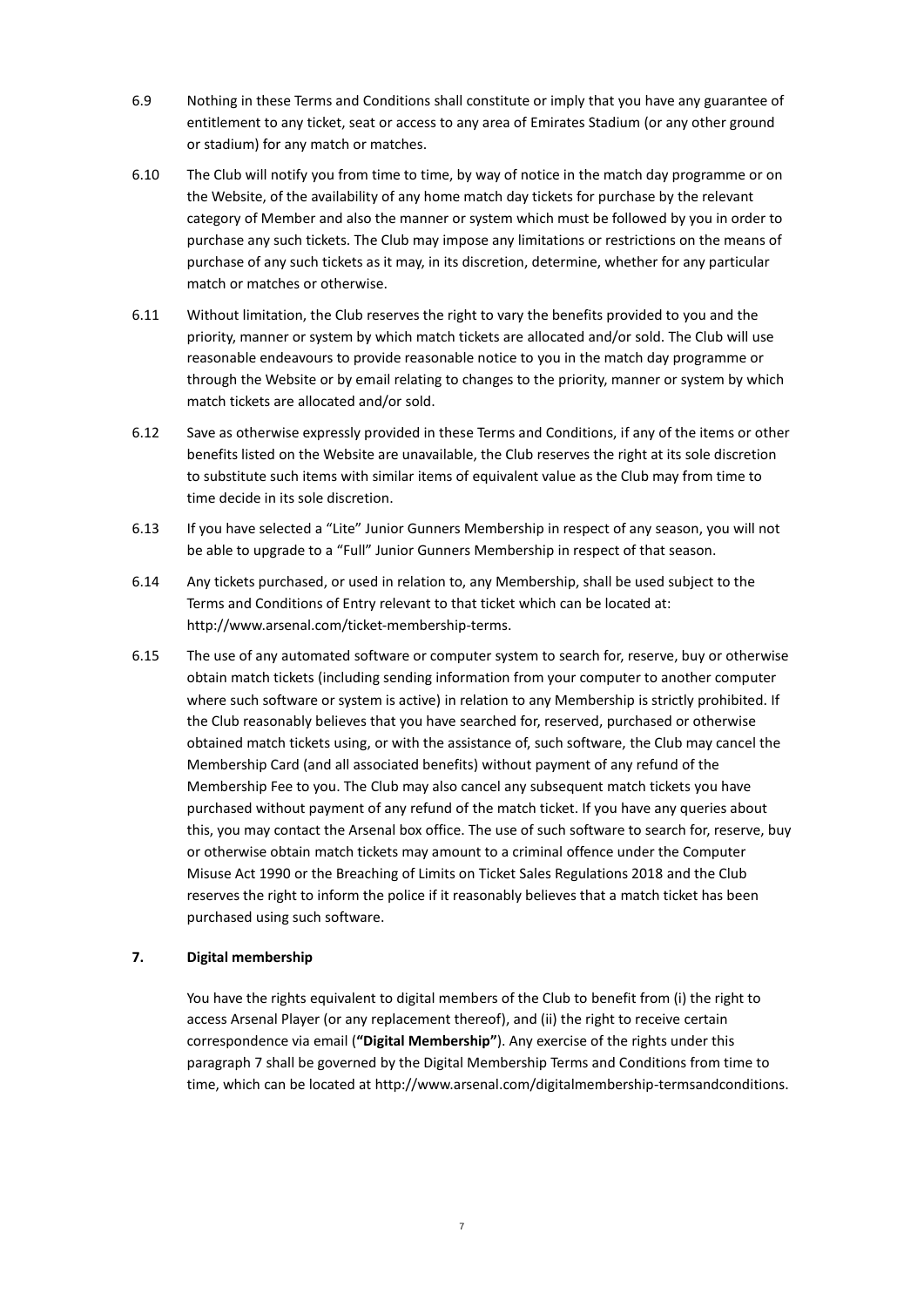## **8. Ticket Exchange and Ticket Transfer**

- 8.1 Ticket Exchange (**"TX"**) provides an opportunity, once all tickets for a Match have been sold, for:
	- (A) season ticket holders who are Gold Members or Platinum (Club Level) Members (**"Sellers"**) to sell, subject to demand, their match tickets for the relevant Match if they cannot attend to Silver Members or Red Members; and
	- (B) Silver Members and Red Members to acquire, subject to availability, match tickets for the relevant Match from Sellers,

in each case subject to Applicable Law, Applicable Football Regulations and the terms and conditions of TX from time to time, as set out on the Website. Each ticket shall also be subject to the relevant Terms and Conditions of Entry.

8.2 Ticket Transfer (**"TT"**) provides an opportunity for season ticket holders who are Gold Members or Platinum (Club Level) Members to transfer their match tickets for home matches to which they cannot attend to a friend or family member, subject to Applicable Law, Applicable Football Regulations and the terms and conditions of TT from time to time, as set out on the Website. Each ticket shall also be subject to the relevant Terms and Conditions of Entry.

## **9. Pricing and Ticket Information**

Whilst we try to ensure that pricing and ticketing information on our Website is correct at all times, errors may occasionally occur. If we discover an error in the price or nature of the ticket you have ordered, we will inform you as soon as possible, and give you the option of reconfirming your order at the correct price/specification or cancelling it. If we are unable to contact you, we will unfortunately have to treat the order as cancelled. If the order is cancelled, we will provide you with a full refund (including booking fees). Please note that it is your responsibility to check the relevant ticket delivery method and the relevant prices, as these may change on a match-by-match basis.

## **10. Use of the Family Enclosure**

Within the family enclosure section of Emirates Stadium (the **"Family Enclosure"**) the following additional regulations must be adhered to by you at all times, save where the Club specifies otherwise (acting in its absolute discretion):

- (A) The Family Enclosure is restricted to members who are Junior Gunners, Senior Citizen Members or Red Disability Access Members only.
- (B) Silver Members and Red Members who are adults are only permitted to be in the Family Enclosure if they are accompanying a Junior Gunner. A maximum of two adult Red or Silver Members are permitted to accompany each Junior Gunner.
- (C) Cannon Members or adult Members eligible for the "Young Adult" ticket discount are only permitted to purchase tickets in the Family Enclosure if they are accompanying a Junior Gunner at a ratio of two Cannon Members or eligible adult Members to one Junior Gunner.
- (D) For Silver Members and Red Members, tickets for the Family Enclosure may be purchased through the Website a[t www.eticketing.co.uk/arsenal](http://www.eticketing.co.uk/arsenal) or by calling +44 (0) 20 7619 5000 (subject to capacity restrictions, availability and the Club's purchasing timescales).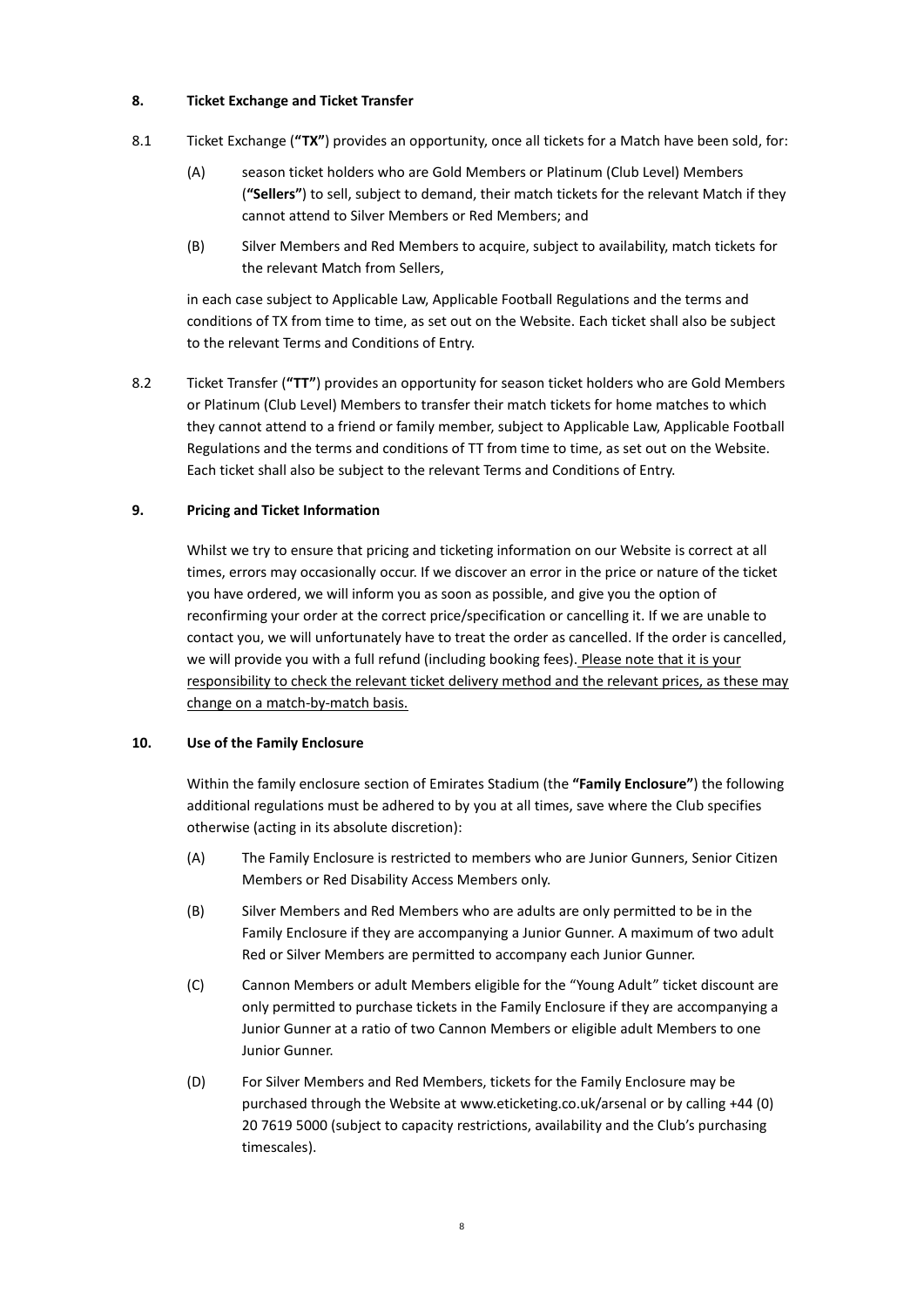- (E) Junior Gunners may only purchase tickets in Emirates Stadium outside the Family Enclosure once the Family Enclosure is sold out. Subject to capacity restrictions, availability and purchasing timescales, such tickets may be purchased through the Website a[t www.arsenal.com/membership.](http://www.arsenal.com/membership) Any such tickets purchased will be charged at full price and may only be used by Members with a concessionary priced Membership.
- (F) Senior Citizen Members may only purchase tickets in the Family Enclosure for themselves or within a group containing Silver and Red Members who are accompanying Junior Gunners in accordance with the restriction set out above.
- (G) You must show your Membership Card to a Club member of staff/stewards upon request. Other photographic identification and evidence of your date of birth may also be requested and, if requested, must be shown to the Club member of staff or a steward.
- (H) Under normal circumstances no adult may use a concessionary priced ticket (other than legitimate use by Senior Citizen Members). If this is likely to happen, you must contact Fan Services (Tel: +44 (0) 207 619 5000) for advice on the correct procedure prior to the relevant match. Failure to contact the Club prior to the date of the fixture may result in the relevant Membership Card(s) being confiscated and/or you being ejected from Emirates Stadium. The Club regrets that it is unable to deal with any requests or enquiries of this nature on the day of a fixture.

## **11. Concessionary Memberships and Tickets**

- 11.1 Concessionary Memberships and related tickets may only be used by persons that qualify for such concessionary Memberships or related tickets, as follows:
	- (A) "Team JGs" by persons who will be aged 4 to 11 (inclusive) on 31 August of the relevant season.
	- (B) "Young Guns" by persons who will be aged 12 to 16 (inclusive) on 31 August of the relevant season.
	- (C) "Cannon" by persons who will be aged 17 or 18 (inclusive) on 31 August of the relevant season and who were either part of the Young Guns or the Cannon for the whole of the previous season or who have otherwise become Cannon members by 31 August in the relevant season.
	- (D) "Young Adult" by persons who will be aged 19 to 21 (inclusive) on 31 August of the relevant season.
	- (E) "Senior Citizen" by persons who will be aged sixty-five or over (inclusive) on 31 August of the relevant season.
- 11.2 You are not permitted to sell or transfer a concessionary Membership ticket to someone who is not entitled to such concession as set out above. All proven abuses of concessionary Memberships will be dealt with severely. If any person enters or seeks to enter Emirates Stadium with a concessionary Membership ticket in circumstances where that person is not entitled to such concession as set out above, that person will be refused entry to, or ejected from, Emirates Stadium and the Member who sold or transferred their concessionary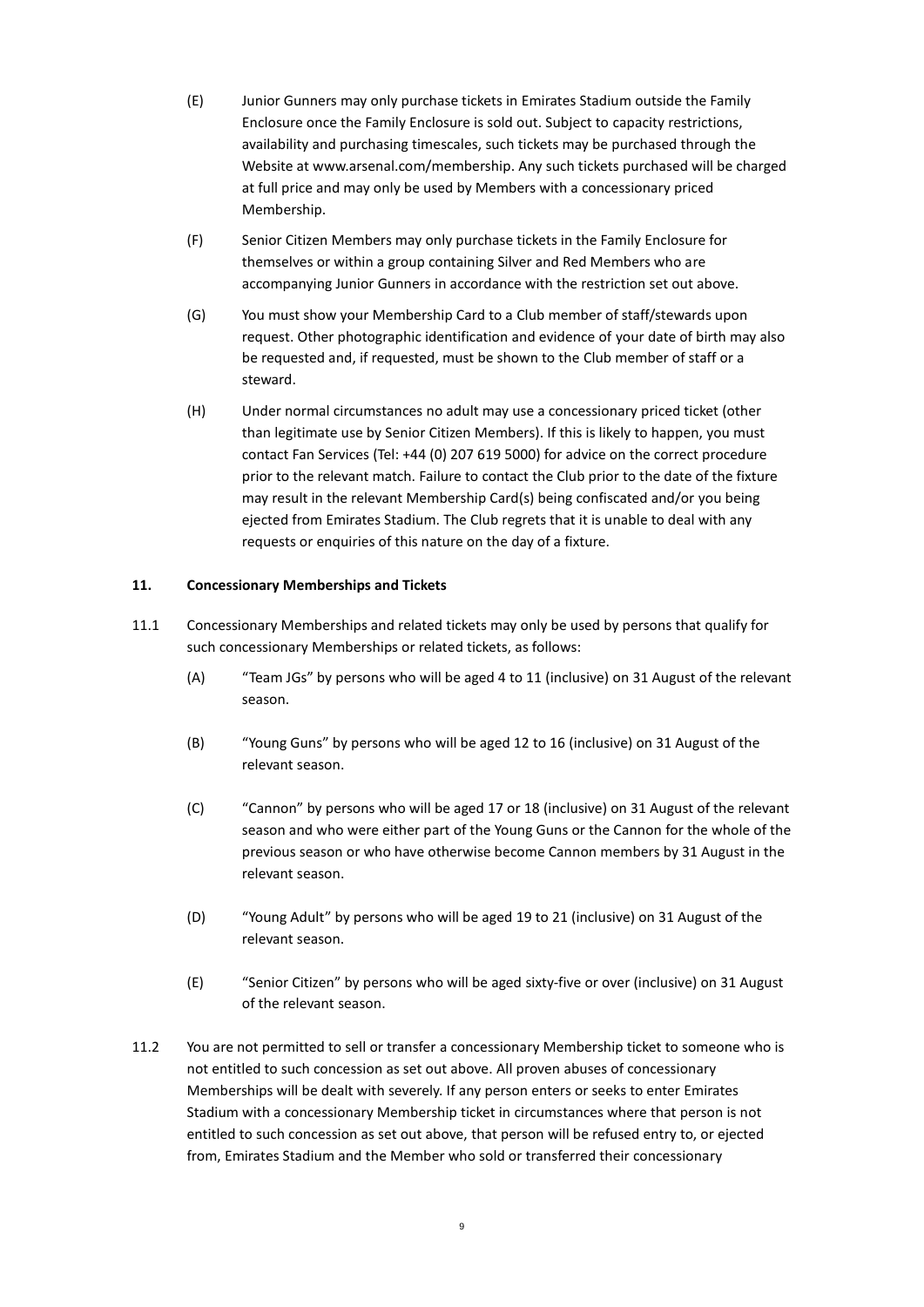Membership ticket to that person will have their relevant Membership(s) withdrawn. In such case, no refund will be given to you and it may result in criminal prosecution.

- 11.3 "Junior Gunners" Memberships are split into three levels:
	- (A) "Welcome To Our World": 0 to 3 years of age (inclusive) on 31 August of the relevant season. This membership level does not have any entitlement to purchase match tickets.
	- (B) "Team JGs": persons who will be aged 4 to 11 (inclusive) on 31 August of the relevant season.
	- (C) "Young Guns": persons who will be aged 12 to 16 (inclusive) on 31 August of the relevant season.
- 11.4 Subject always to paragraph 11.5 below, from the 2012-2013 season, the Membership progression for all Junior Gunners Members who were 15 years old or under in the 2012-2013 season shall be as follows:
	- (A) all Junior Gunners and Cannon Members shall be treated as Red Members for the purpose of any applicable benefits associated with the longevity of Membership that are provided by the Club from time to time; and
	- (B) progression to Silver Membership can only be attained by Cannon Members who have held Junior Gunners and/or Cannon Memberships (as the case may be) on a continuous basis. Members who satisfy these criteria will automatically be added to the waiting list for Silver Membership (alongside other Red Members). Silver Membership will be allocated according to the length of time that Membership has been held.
- 11.5 The Club reserves the right to restructure, change and/or withdraw any level and/or type and/or priority of Membership and/or the associated benefits from season to season. Purchase of a particular Membership for one season does not guarantee that such Membership, any other Membership and/or the associated benefits will be available in the following season.

## **12. Suspension or Cancellation of Membership**

- <span id="page-9-0"></span>12.1 The Club may suspend or cancel your Membership (and all associated benefits) in the event of you, or any other person occupying a seat purchased using the Membership Card, being ejected or banned from Emirates Stadium or any other sports ground anywhere in the world, breaching any of the Terms and Conditions of Entry or any other of these Terms and Conditions (including, without limitation, the Commitment), or in the event of any abusive, harmful, dangerous or other unacceptable behaviour by you whether in-person or online (such as on a social media platform).
- 12.2 In the event of the suspension or cancellation of your Membership under paragraph [12.1](#page-9-0) above, the Club will be under no obligation to refund the Membership Fee paid by you (or any part thereof) in relation to your Membership and to the maximum extent permitted by law will have no other liability in connection therewith.
- 12.3 If the Club has reasonable grounds to suspect that you have searched for, reserved, purchased or otherwise obtained match tickets and/or attempted and/or taken preparatory steps to search for, reserve, buy or otherwise obtain match tickets, with the intention of selling or transferring any such tickets in breach of these Terms and Conditions, the Club may suspend or cancel your Membership (and all associated benefits) without payment of any refund of the Membership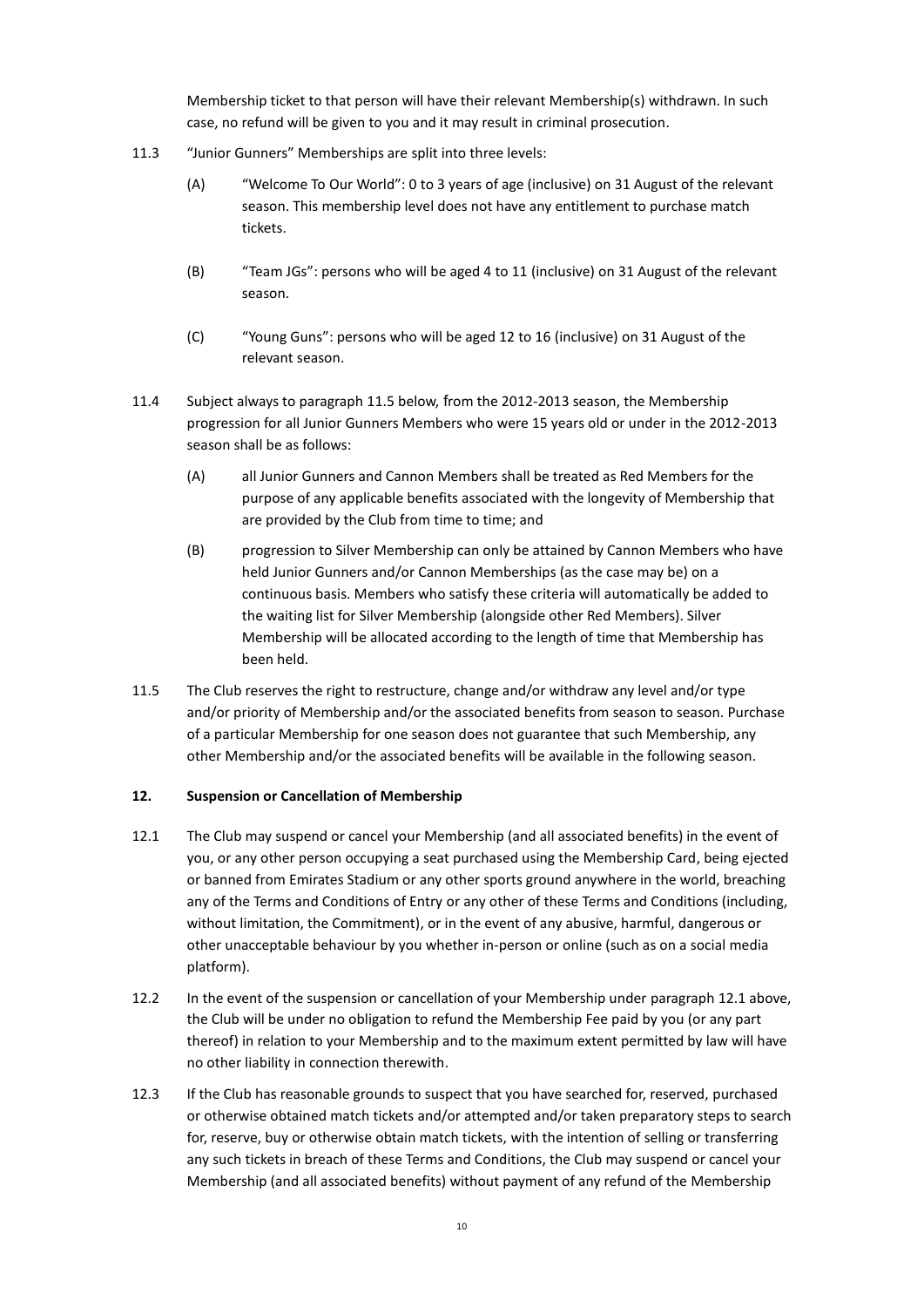Fee to you. The Club may also cancel any match tickets purchased without payment of any refund of the match tickets. If you have any queries about this, you may contact the Arsenal box office.

12.4 If your Membership is withdrawn or cancelled following a determination that you engaged in prohibited activity under the Commitment, the Club will also notify the Premier League and all other football clubs in the Premier League competition to ensure that the applicable sanction is enforced by all such clubs.

## **13. Right to Cancel**

## Cancellation of new Memberships

- 13.1 If you have purchased your Membership by phone, post or online, and provided that you have not yet used your Membership to purchase any tickets, you have the right to cancel your Membership within 14 days. The cancellation period will expire after 14 days from the day on which you enter into a contract with the Club to purchase a Membership (the **"Cancellation Deadline"**).
- 13.2 In order to exercise your cancellation right, you must inform us of your decision to cancel prior to the Cancellation Deadline either: (i) by using the cancellation form available at [www.arsenal.com/news/arsenal-membership-cancellation-form](http://www.arsenal.com/news/arsenal-membership-cancellation-form) (ii) by a clear statement sent either by email t[o boxoffice@arsenal.co.uk](mailto:boxoffice@arsenal.co.uk) (iii) by telephone on 0207 619 5000 or (iv) by post to Box Office, Arsenal Football Club, Highbury House, 75 Drayton Park, London N5 1BU.
- 13.3 If you submit a valid cancellation request, we will reimburse you the Membership Fee within 14 days after the day on which we are informed about your decision to cancel, using the same method of payment as you used to make the order.

## Cancellation of auto-renewing Memberships

13.4 All Memberships will be renewed automatically at the end of each season for the following season unless you cancel the renewal of your Membership in accordance with paragraph 2 of these terms and conditions.

## **14. General**

- 14.1 The Club reserves the right to change these Terms and Conditions from time to time and shall notify you of such changes if they materially affect your rights as a consumer. Any such changes will be notified to you in the match day programme or through the Website.
- 14.2 The invalidity or partial invalidity of any provision of these Terms and Conditions shall not prejudice or affect the remainder of these Terms and Conditions, which shall continue in full force and effect.
- 14.3 If you are a consumer, you have legal rights in relation to goods that are not fit for purpose and services that are not carried out with reasonable care and skill. Advice about your legal rights is available from your local Citizens' Advice Bureau or Trading Standards Office. Nothing in these Terms and Conditions will affect these legal rights.
- 14.4 If you are a consumer, please note that these Terms and Conditions are governed by English law. This means that your Membership and any dispute or claim arising out of or in connection with it (including non-contractual disputes or claims) will be governed by English law. You and the Club both agree that the courts of England and Wales will have non-exclusive jurisdiction in connection with any such dispute or claim.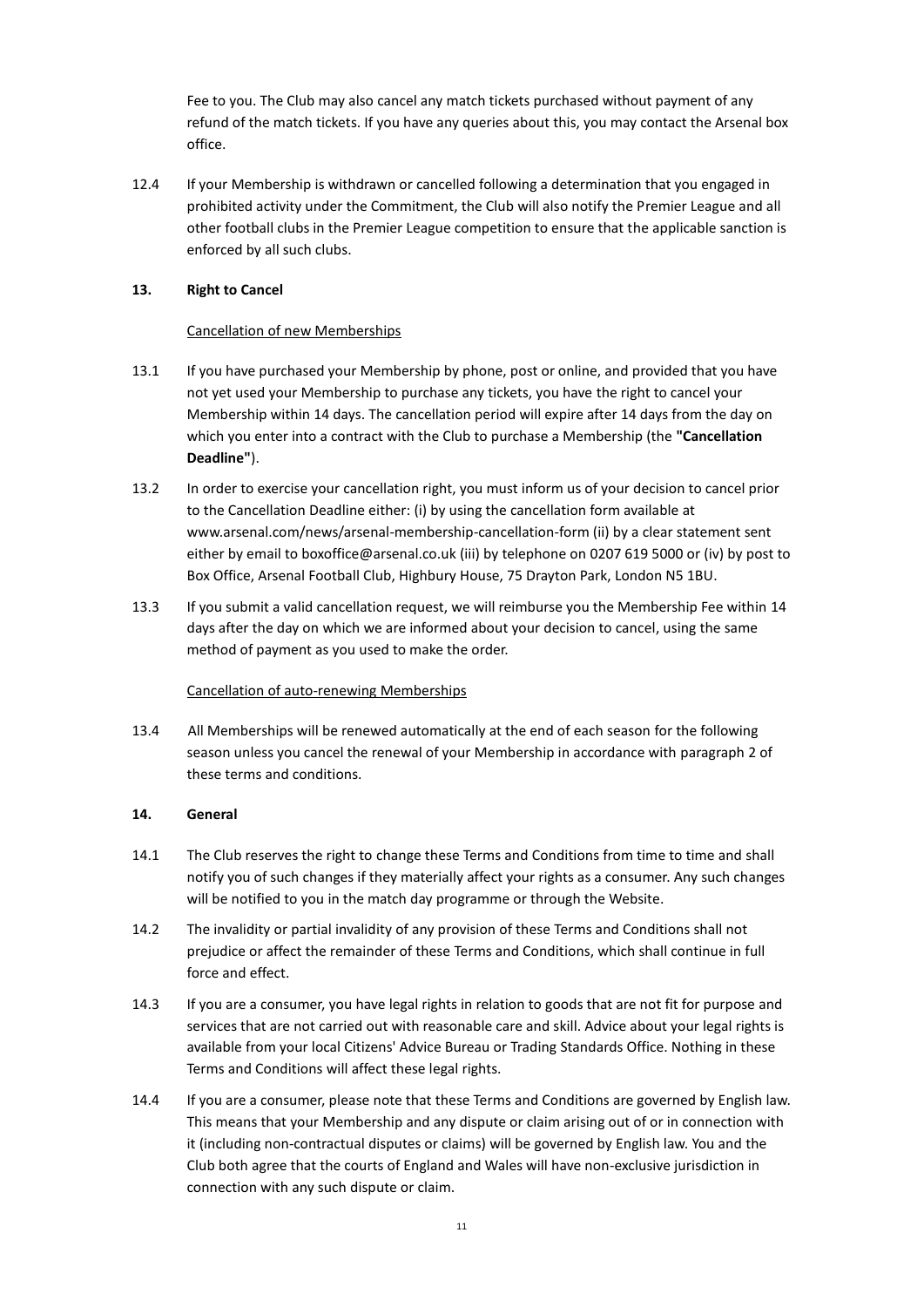- 14.5 If you are a business, these Terms and Conditions and any dispute or claim arising out of or in connection with them or their subject matter or formation (including non-contractual disputes or claims) shall be governed by and construed in accordance with English Law. You and we both irrevocably agree that the courts of England and Wales shall have non-exclusive jurisdiction to settle any dispute or claim arising out of or in connection with these Terms and Conditions or their subject matter or formation (including non-contractual disputes or claims).
- 14.6 The Club's failure to exercise, or delay in exercising, any right, power or remedy provided by these Terms and Conditions, the documents referenced herein or by law shall not constitute a waiver of that right, power or remedy.
- 14.7 You acknowledge that the Club will hold and process data relating to you, which may include personal data, for administrative, health and safety, and legal purposes (including, without limitation, to assist with COVID track and trace requirements where applicable). In particular, we may share your personal data, including your name, date of birth, photograph, contact details and information about ticket purchases (including payment details and the names of ticket holders) with other football clubs, any Football Authority and with law enforcement authorities. This data will be used for the purpose of identifying and preventing violent and antisocial behaviour at matches, including racial, homophobic or discriminatory abuse, chanting or harassment and with enforcing sanctions under the Commitment. We may also share your data to support with the handling of fan enquiries and to allow for rapid identification of fans in the event of incidents including health emergencies and general crowd control emergencies. The personal data that each User provides to the Club shall be processed, stored and transferred in accordance with the terms of the Club's privacy policy available on the Website.

## **15. Disabled Members**

- 15.1 Disabled Members must bring their current Membership Card with them when attending a home match. If you will be attending a match with a personal assistance, your personal assistant must also bring their Membership Card with them.
- 15.2 If you have a personal assistant, your personal assistant o shall not be entitled to any of your Membership benefits. Personal assistants must NOT attend matches on their own or with any non-disabled person. If a disabled Member is unable to attend a match, please notify the Disability Liaison Team as soon as possible and, unless in exceptional circumstances, not later than 72 hours prior to the relevant match so that we can help you to sell or donate, via the Disability Liaison Team, your ticket to another disabled supporter, a charity or local disability organisation.
- 15.3 Disabled Members must bring a form of photographic identification with them when attending matches.
- 15.4 Please note that stewards and Club staff will be carrying out checks on all ticket holders and Members. All proven abuses of the disabled supporters' concessionary scheme will be dealt with severely and will result in the loss of your Membership. It may also result in criminal prosecution.
- 15.5 Contact details for the Disability Liaison Team are as follows (and may be updated from time to time on www.arsenal.com):
	- Telephone: +44 (0)20 7619 5000 (Monday to Friday 09.30am to 5pm and matchdays)
	- Online: Submit an enquiry at https://arsenalfc.freshdesk.com/support/tickets/new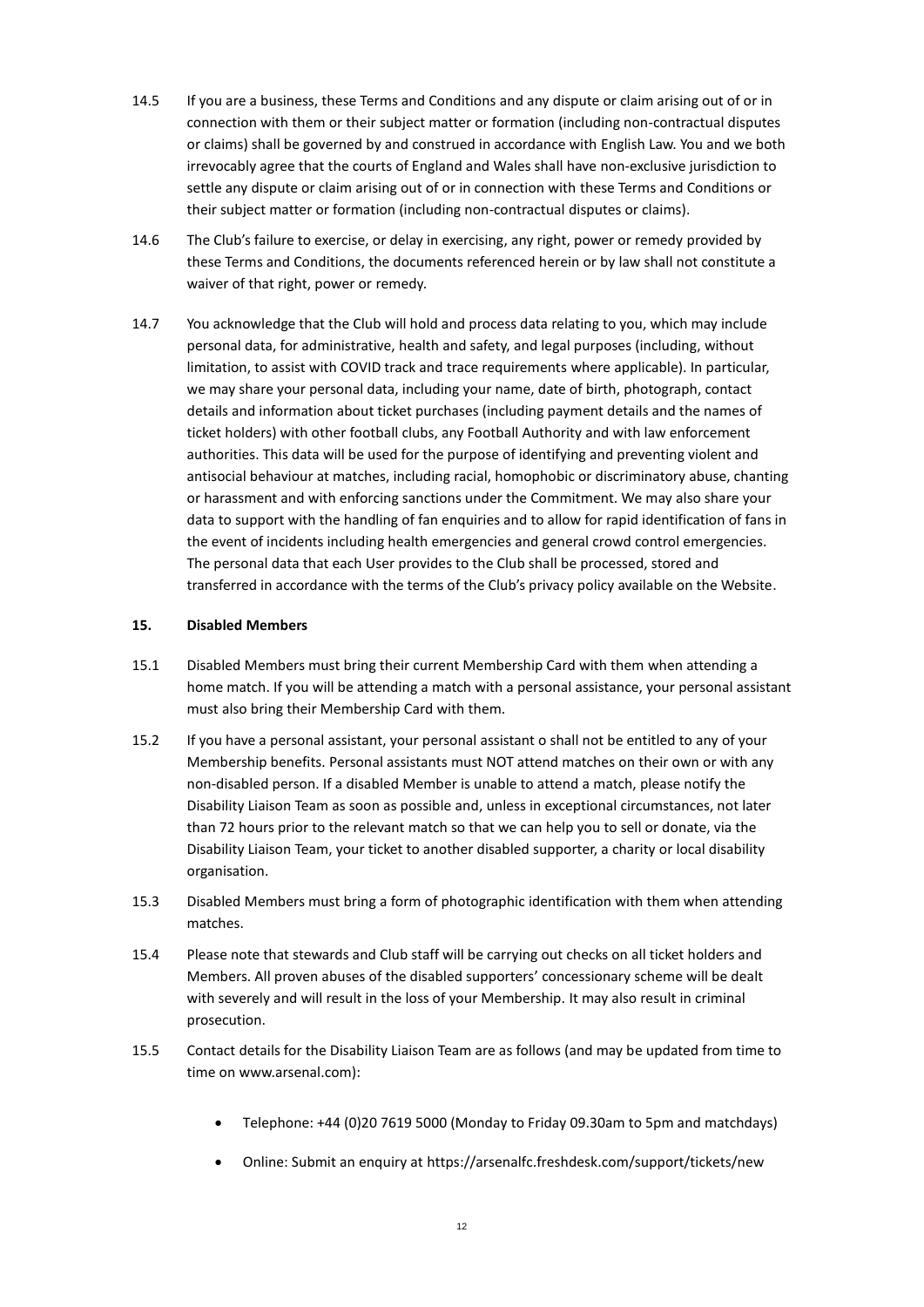#### **16. Definitions**

In these Terms and Conditions:

**"Applicable Football Regulation"** means in respect of any Football Authority: (i) the statutes, rules, regulations, directives, codes of practice, guidelines and equivalent for the time being of such bodies; and (ii) all promotional, marketing and commercial agreements and arrangements concluded by each such body; in each case with which the Club is required to comply with from time to time;

**"Applicable Law"** means all laws, statutes, regulations, edicts, byelaws, codes of conduct and guidelines, whether local, national, international or otherwise existing to which the Club and/or any Member is subject and which is relevant to the Club and/or the Member's rights or obligations under the Terms and Conditions (as the case may be);

**"Behind Closed Doors Match"** means a match which the Club holds at Emirates Stadium without any spectators in attendance due to a COVID Event;

**"Club"** means The Arsenal Football Club Plc, a company registered in England and Wales under company number 109244 and with its registered office and main trading address at Highbury House, 75 Drayton Park, London, N5 1BU. VAT number: 769 4067 87 GB;

**"Club Group Company"** means, in respect of the Club, its holding companies and subsidiaries of its holding companies, and **"holding company"** and **"subsidiary"** have the meanings given to them in section 1159 of the Companies Act 2006 and **"Club Group Companies"** shall be construed accordingly;

**"Commitment"** means the Premier League's Commitment Regarding Abusive and Discriminatory Conduct, which can be accessed via the Website at https://www.arsenal.com/ticket-membership-terms or via the Premier League's website at https://www.premierleague.com/publications or can be provided upon written request to the Club;

**"COVID"** means the coronavirus disease caused by the severe acute respiratory syndrome coronavirus 2 (SARS-CoV-2), also known as 'COVID-19', and/or any variations or mutations thereof;

**"COVID Event"** means COVID and/or any other epidemic(s) or pandemic(s);

**"Emirates Stadium"** means Emirates Stadium, London N7 7AJ;

**"Football Authority"** means any or all of the Premier League, the Football Association, the Football Association of Wales, FIFA, UEFA, the Football League and/or any other relevant governing body of association football;

**"Ground Regulations"** means those ground regulations issued by the Club from time to time that set out the terms and conditions upon which spectators are granted entry to Emirates Stadium (copies of which are on display at Emirates Stadium and on the Website), including without limitation any guidelines and/or supporter codes of conduct issued by the Club from time to time in relation to a COVID Event;